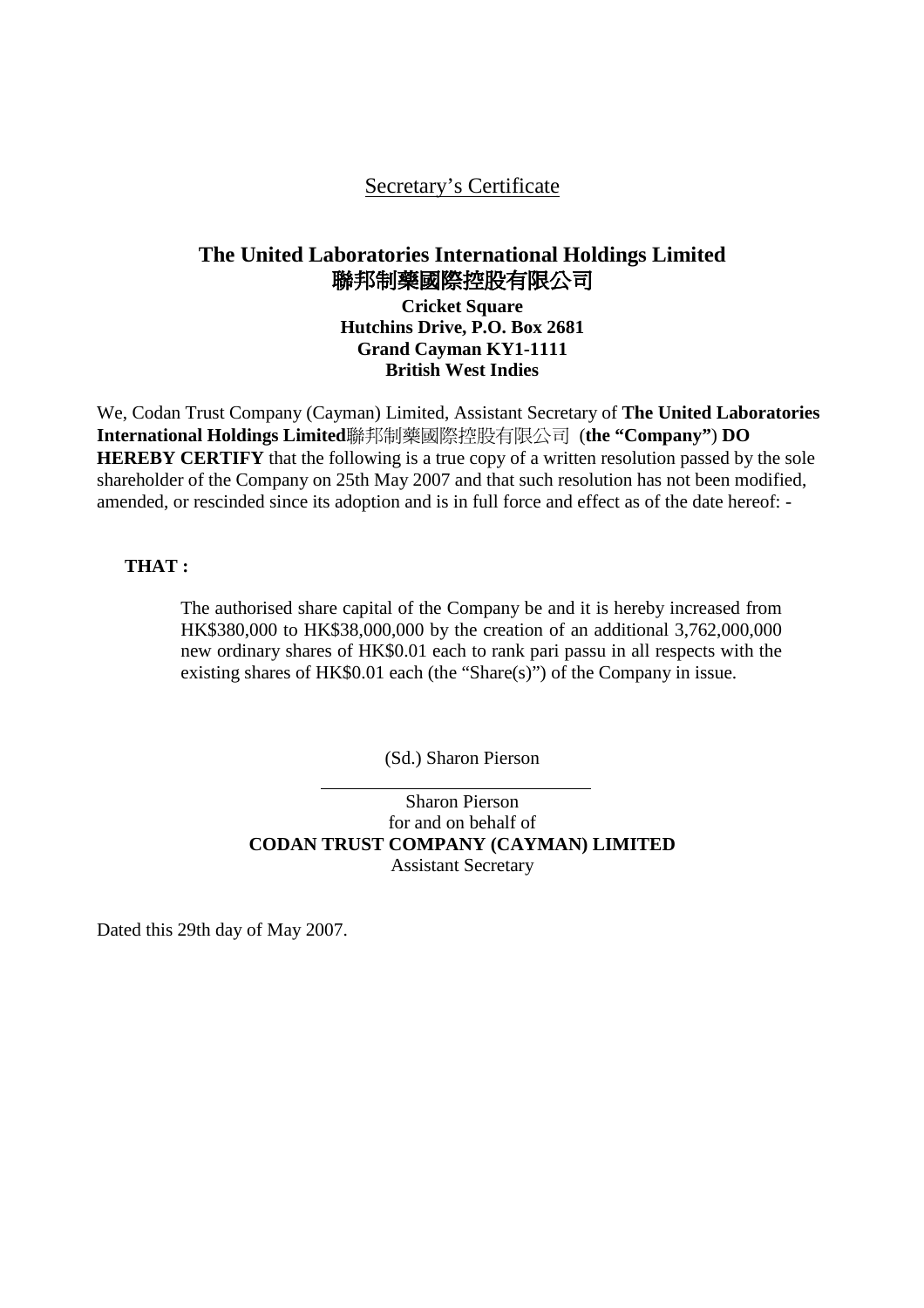#### **THE COMPANIES LAW EXEMPTED COMPANY LIMITED BY SHARES**

#### **AMENDED AND RESTATED MEMORANDUM OF ASSOCIATION OF**

### **The United Laboratories International Holdings Limited**  聯邦制藥國際控股有限公司

(Adopted by special resolutions of the sole shareholder of the Company dated 1 August 2006)

- 1. The name of the Company is The United Laboratories International Holdings Limited 聯 邦制藥國際控股有限公司**.**
- 2. The Registered Office of the Company shall be at the offices of Codan Trust Company (Cayman) Limited, Century Yard, Cricket Square, Hutchins Drive, P.O. Box 2681GT, George Town, Grand Cayman, British West Indies.
- 3. Subject to the following provisions of this Memorandum, the objects for which the Company is established are unrestricted.
- 4. Subject to the following provisions of this Memorandum, the Company shall have and be capable of exercising all the functions of a natural person of full capacity irrespective of any question of corporate benefit, as provided by Section 27(2) of The Companies Law.
- 5. Nothing in this Memorandum shall permit the Company to carry on a business for which a licence is required under the laws of the Cayman Islands unless duly licensed.
- 6. The Company shall not trade in the Cayman Islands with any person, firm or corporation except in furtherance of the business of the Company carried on outside the Cayman Islands; provided that nothing in this clause shall be construed as to prevent the Company effecting and concluding contracts in the Cayman Islands, and exercising in the Cayman Islands all of its powers necessary for the carrying on of its business outside the Cayman Islands.
- 7. The liability of each member is limited to the amount from time to time unpaid on such member's shares.
- 8. The share capital of the Company is HK\$380,000 divided into 38,000,000 shares of a nominal or par value of HK\$0.01 each.
- 9. The Company may exercise the power contained in the Companies Law to deregister in the Cayman Islands and be registered by way of continuation in another jurisdiction.

We, the undersigned, are desirous of being formed into a company pursuant to this Memorandum of Association and the Companies Law, and we hereby agree to take the numbers of shares set opposite our respective names below.

Dated this 6th day of March, 2006.